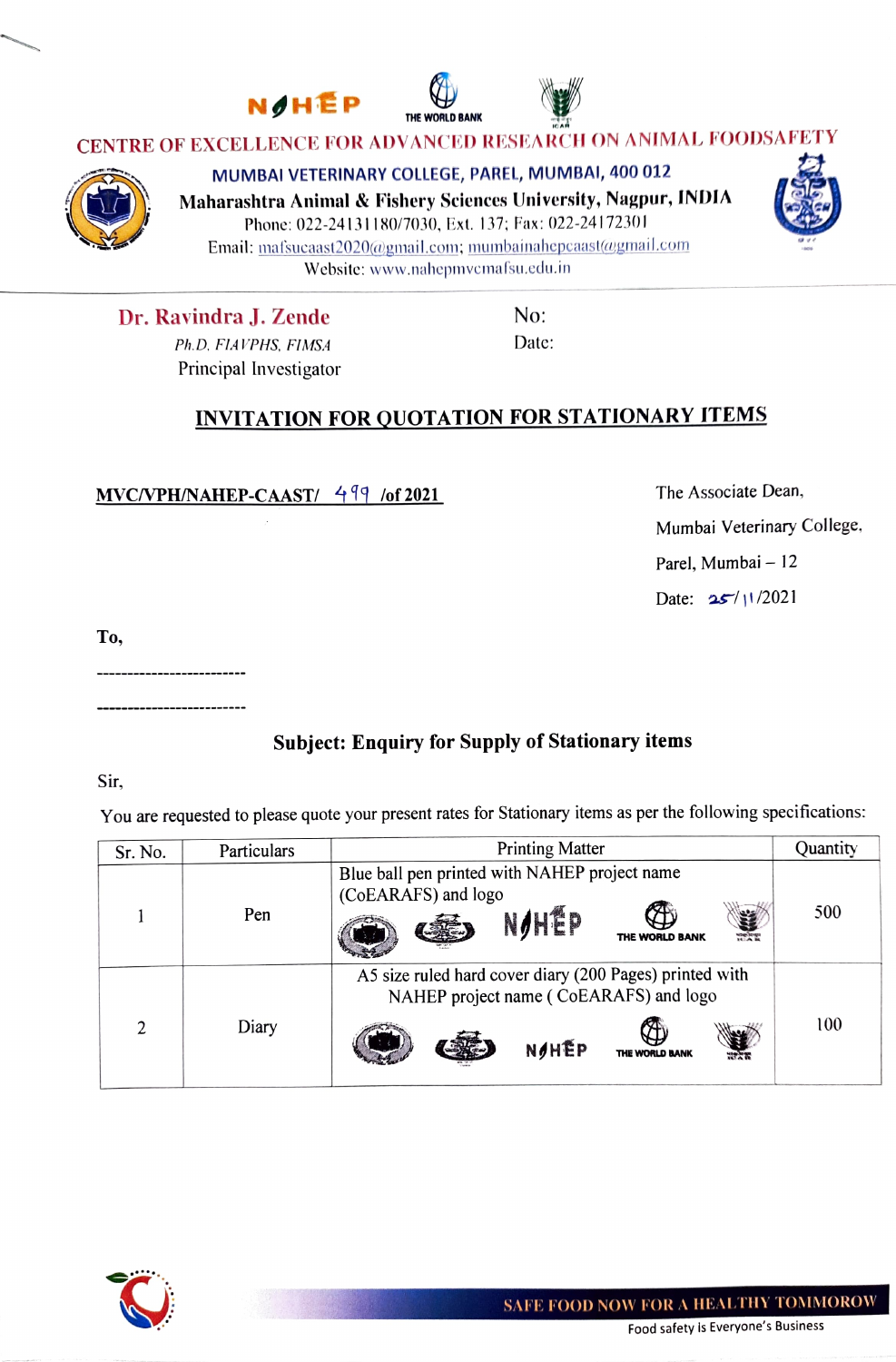| 3      | Note Pad                     | Notepad with $14.8$ cm $x$ 18 cm (50 Pages) printed with<br>project name (CoEARAFS) and logo<br>NOHẾP<br>At the bottom of the every pages:<br>RAFE FOOD NOW FOR A HEALTHY<br>Food Safety is Everyone's Business | 500 |
|--------|------------------------------|-----------------------------------------------------------------------------------------------------------------------------------------------------------------------------------------------------------------|-----|
| 4      | Jute Bag                     | Eco-friendly washable jute bag<br>with zip and strong padded handle<br>$L^*W^*H - 12*5*14$ . Inch<br>printed with project name( CoEARAFS) and logo<br>NOHEP                                                     | 250 |
| 5      | Log Book                     | Hard bound, color printed 100 pages with row and<br>column<br>Log Book with $L^*W - 28.5 * 22.2$ cm<br>printed with project name and logo<br>NOHEP<br>THE WORLD BANK                                            | 50  |
| 6      | Envelope with<br>cotton line | $A4:12\times10$ inch Printed with Project name<br>(CoEARAFS) and logo<br>THE WORLD BANK<br>NOHEP                                                                                                                | 500 |
| $\tau$ | Envelope with<br>cotton line | A3:-16×12 inch Printed with Project name<br>(CoEARAFS) and logo<br>$\bigoplus$<br>NOHEP                                                                                                                         | 500 |